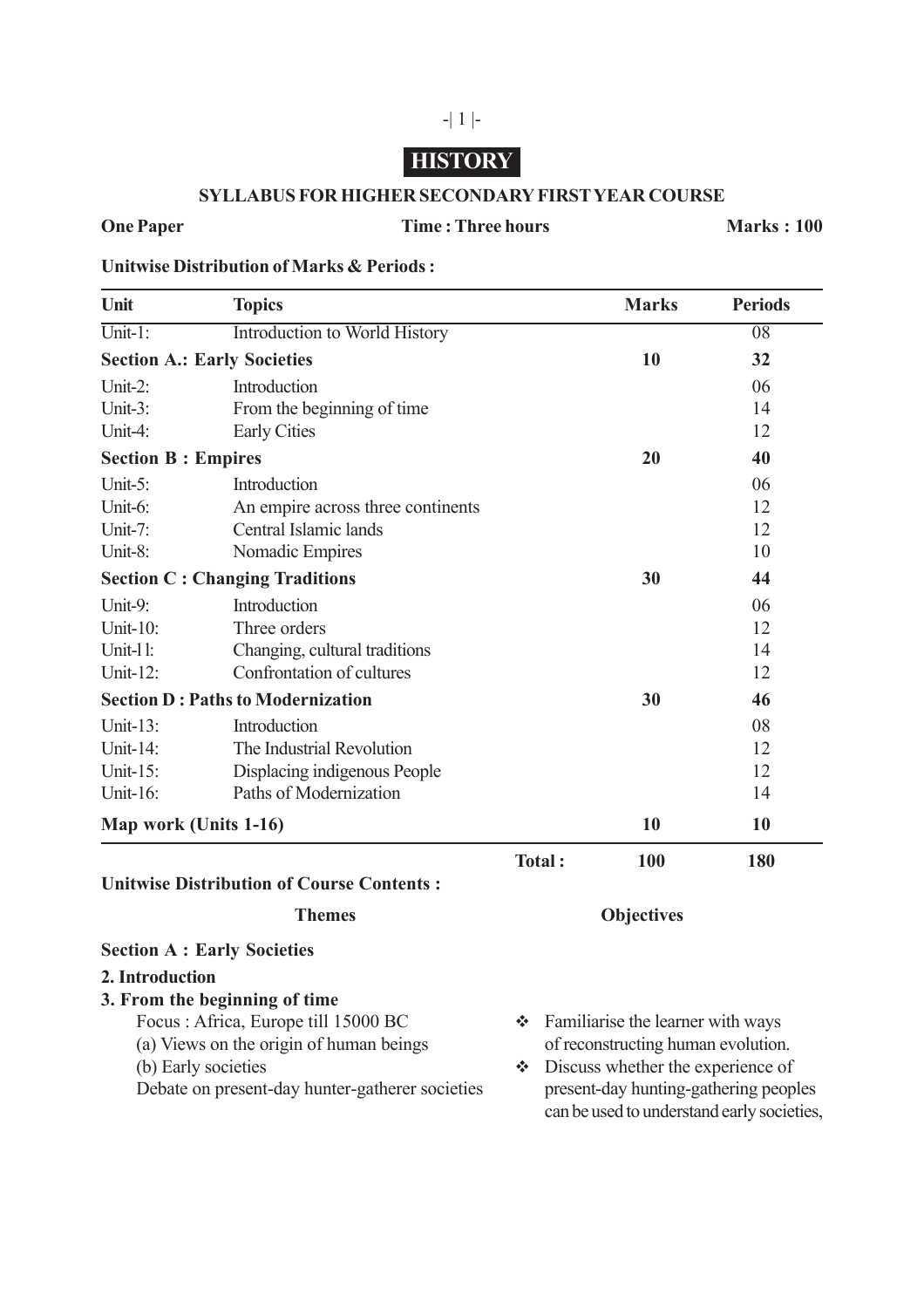### **4. Early Cities**

(a) Growth of towns nature of early urban centres. (b) Nature of early urban societies.  $\bullet$  Discuss whether writing is signifi-Debate on uses of writing cant as a marker of civilization

#### **Section B :Empires**

#### **5. Introduction**

#### **6. An Empire across Three Continents**

Focus: Roman Empire. 27 BC, to . AD 600  $\bullet$  Familiarise the learner with the history (a) Political evolution of a major world empire.

- 
- 
- (d) Late Antiquity
- Debate on the institution of slavery.

#### **7. Central Islamic Lands**

- 
- 
- 
- 

### **8. Nomadic Empires**

- 
- (b) Formation of empires institutions.

(c) Conquests and relations with other states Discuss whether state formation is Debate on nomadic societies and state possible in nomadic societies. formation.

#### **Section C : Changing Traditions**

#### **9. Introduction**

# **10. Three orders**

Focus: Western Europe, 9th-16th century  $\bullet$  Familiarise the learner with the nature

- 
- 
- 

Debate on decline of feudalism processes of of feudalism help in understanding transition.

# **11. Changing Cultural Traditions**

(a) New ideas and new trends in literature period. and arts.  $\bullet$  Familiarize students with the paintings

- Focus: Iraq, 3rd millennium BC  $\bullet$  Familiarise the learner with the
	-
	-
- (b) Economic expansion  $\bullet$  Discuss whether slavery was a signifi (c) Religion cant element in the economy.
- Focus: 7th to 12th centuries.  $\bullet$  Familiarise the learner with the rise (a) Polity of Islamic empires in the Afro-Asian (b) Economy territories and its implications for (c) Culture economy and society.
- Debate on the nature of the crusades  $\bullet$  Understand what the crusades meant in these regions and how they were experienced
- Focus: the Mongol, 13th to 14th century.  $\bullet$  Familiarise the learner with the varieties (a) The nature of nomadism of nomadic society and their
	-
- (a) Feudal society and economy. of the economy and society of this (b) Formation of states. period and the changes within them.
- (c) Church and society.  $\bullet$  Show how the debate on the decline
- Focus: on Europe, 14th to 17th century  $\bullet$  Explore the intellectual trends in the
	-